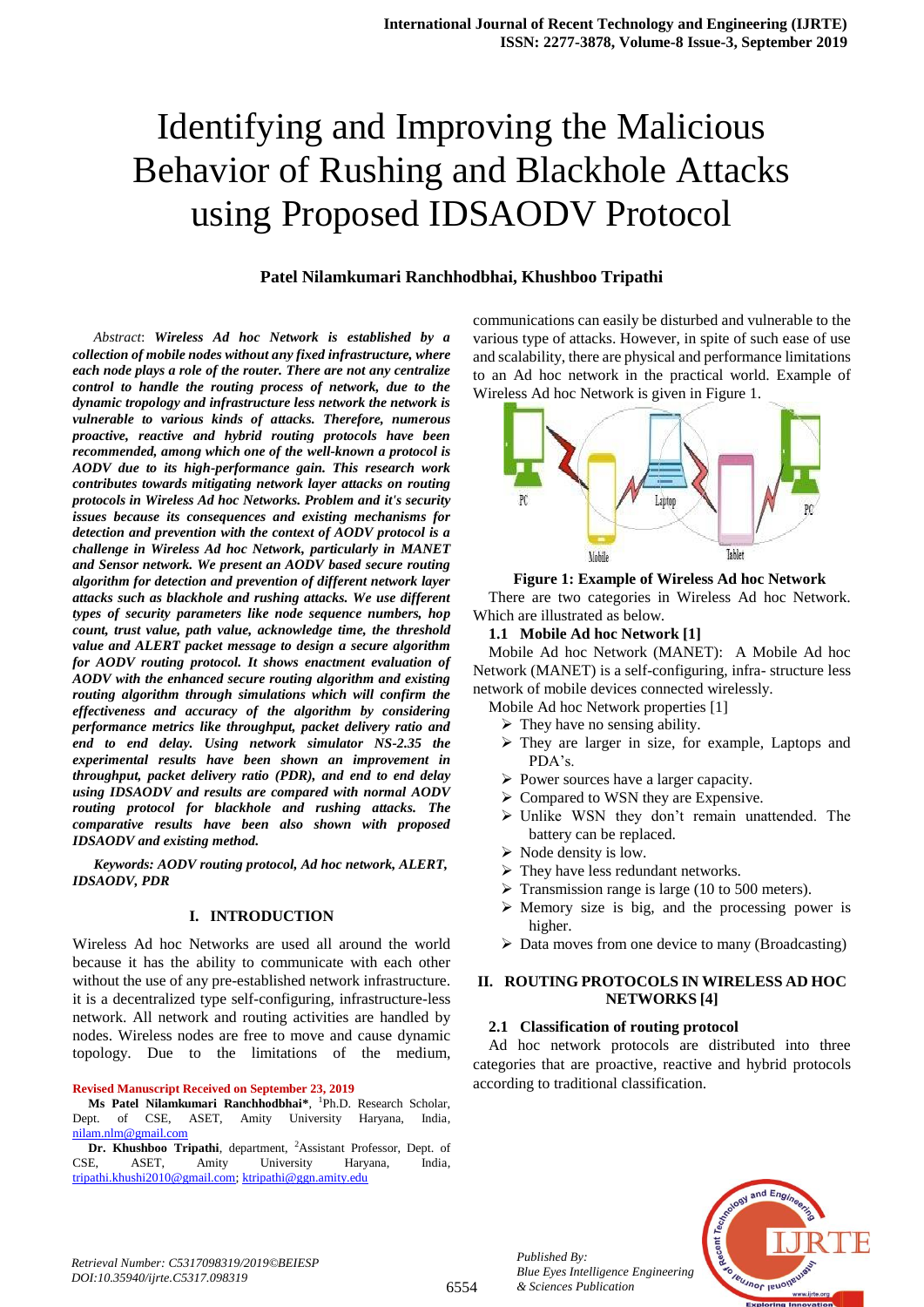

# **Figure 2: Classification of Ad hoc routing protocols**

The classifications of Ad hoc routing protocols are given in Figure 2.

- Proactive Routing Protocols: Proactive routing protocols are also called table-driven routing protocols. Here, each node maintains a routing table which contains information about the network topology even without requiring it. E.g. DSDV (Destination Sequenced Distance Vector) [4].
- Reactive Routing Protocols: Reactive routing protocol is also known as the on-demand routing protocol. Here, the route is discovered whenever it is required.E.g. AODV (Ad-hoc On-demand Distance Vector) [4].
- Hybrid Routing Protocol: Hybrid routing protocol is the combination of both proactive and reactive routing protocols.E.g. ZRP (Zone Routing Protocol) [4].

# **2.2 A brief of AODV Routing Protocol [2]**

AODV is a reactive type protocol. It is an advance of DSDV as an alternative of proactive protocol. In AODV, the node that wants a connection then broadcasts a root request (RREQ). The source node broadcasts an RREQ through the network as the process of route discovery [2]. If a destination node receives RREQ then it will send a route reply (RREP). If in case of failure it rebroadcasts RREQ. If the node discards RREQ that already had. The major difference between DSR and AODV, DSR uses source-initiated routing and doesn't have intermediate nodes to choose the next hop address. In AODV, intermediate nodes will choose the next hop address. Three basic messages of AODV are shown in below Figure 3 [3].





AODV Algorithm: Algorithm of AODV Protocol. Line 1: // Method for broadcast of RREQ messages

- Line 2: SendRREQ (node X)
- Line 3:  ${SET Sqn \#_rq = 1, Hop\_count_rq = 0}$
- Line 4: BROADCAST RREQ to Neighbors}
- Line 5: // Method for handling RREQ messages
- Line 6: ReceiveRREQ (RREQ, nodeX)
- Line 7: {
- Line 8: IF ( $nodeX =$  Destination)
- Line 9: UPDATE Route,
- Line 10: SendRREP (nodeX, RREQ)
- Line 11: IF (nodeX  $!=$  Destination)
- Line 12: {
- Line 13: IF (Seq#\_rq > Seq#\_tb) OR ((Seq#\_rq = = Seq#\_tb) AND
- Line 14: (Hop\_Count\_rq<Hop\_Count\_tb))
- Line 15: UPDATE,
- Line 16: FORWARD RREQ
- Line17: ELSE
- Line 18: FORWARD RREQ,
- Line 19: UPDATE RREQ: Seq#\_tb= Seq#\_rq,
- Line 20: Hop\_Count\_tb=Hop\_Count\_rq +1
- Line 21: }
- Line 22: UPDATE Route
- Line 23: Seq#\_tb = Seq#\_rq
- Line 24: Hop\_Count\_tb = Hop\_Count\_rq
- Line 25: }
- Line 26: // Method for broadcast RREP messages
- Line 27: SendRREP (nodeX, RREQ)
- Line 28: {
- Line 29: SET Sqn#\_rp = Seq#\_rq,
- Line 30: Hop\_Count\_rp = 0
- Line 31: BROADCAST RREP to Neighbors
- Line 32: }
- Line 33: // Method for handling RREP messages
- Line 34: ReceiveRREP (RREP, nodeX)
- Line 35: {
- Line 36: IF (node $X =$  = Source)
- Line 37: UPDATE Route,
- Line 38: DATA
- Line 39: IF (nodeX  $!=$  Destination)
- Line  $40:$  {
- Line 41: IF  $(Seq#<sub>rp</sub> > Seq#<sub>rt</sub>tb) OR ((Seq#<sub>rp</sub> = =$ Seq#\_tb) AND
- Line 42: (Hop\_Count\_rp < Hop\_Count\_tb)
- Line 43: UPDATE,
- Line 44: FORWARD RREP
- Line 43: ELSE
- Line 44: FORWARD RREP,
- Line 45: UPDATE RREP: Seq # tb = Seq # rp,
- Line 46: Hop\_Count\_tb =  $Hop$ \_Count\_rq +1
- Line 47: }
- Line 48: UPDATE Route,
- Line 49: Seq# tb = Seq# rp,
- Line 50: Hop\_Count\_tb =  $Hop$ \_Count\_rp
- Line 51: }

Secure Parameters for AODV protocol: After review of the research papers we have found the following security parameters which are listed in Table 1.

Table 1: Evaluating parameters

| Sr.no. | Parameters for secure AODV Protocol |
|--------|-------------------------------------|
| 1.     | <b>Hop Count</b>                    |
| 2.     | Threshold Value, Node sequence      |
|        | <b>Numbers</b>                      |
| 3.     | Path value, the power value         |
| 4.     | Trust value, ALERT packet messages  |

## **III. NETWORK LAYERS ATTACKS**

The main three layers of Ad hoc network that take part in routing mechanism are a physical layer, MAC layer, and

network layer. The main idea behind network layer attack is to place itself between the source and destination. Thus,

*& Sciences Publication* 

*Published By:*



6555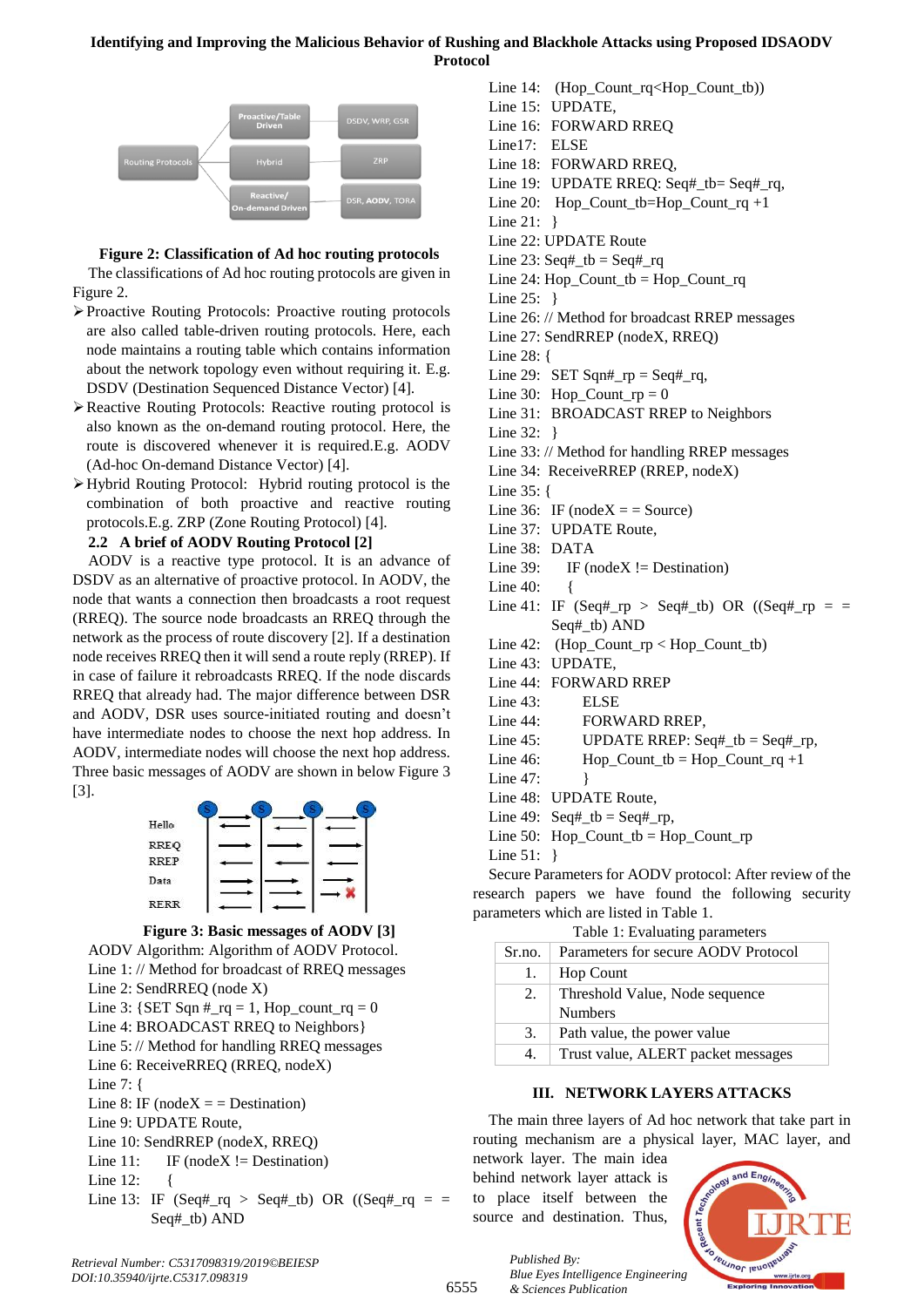an attacker can capture the data transmitted, can drop the transmitted packet and can create routing loops. These all can cause congestion in the network. The different types of network layer attacks are as follows.

#### (1) The Blackhole Attack

Blackhole attack is also known as Packet Drop Attack. In Packet Drop Attack, using a compromising node attacker attract all the network traffic toward them. It cannot forward incoming data packets to destination nodes; the attacker drops all the data packets or selectively transfers the packet to the next node. In such an attack the adversary includes itself in a data flow path of interest. Then the attacker may choose not to forward certain packets and drop them causing a sort of blackhole.



**Figure 4: The Blackhole Attack**

As shown in Figure 4 a malicious node acts as a blackhole to attract all the traffic in the network with single-hop, high-quality path.

(2) The Rushing Attack

In rushing attack, the attacker quickly forwards the route request packet, faster than any legitimate node can do. A legitimate node maintains a time difference between the received route request packet and the forwarded route request packet to avoid a collision. However, a rushing attacker may rush a route request immediately without maintaining this time difference. As a result, the request from the attacker is the first one to reach the destination and hence the discovered route includes the rushing attacker.





Figure 5 shows the MANET with the rushing attack. In rushing attack the packet forwarded by the attacker will first reach to the destination node, because of its high transmission speed as compare to other nodes. Once a node sends a route request packet (RR packet) to alternative node in the wireless network, if there an intruder present then it will accept the RR packet and send to its neighbor with high transmission speed as compared to other nodes. Destination node will accept this RR packet and discard other RR packets which reach later. Receiver found this route as a valid route and use for further communication. This way attacker will successfully gain access in the communication between sender and receiver.

#### **IV. RELATED WORKS**

Sarika, Pravin et al. [1] discussed the various vulnerabilities, attacks and security mechanisms are discussed for mobile ad hoc networks (MANETs). Rajeshwar L et al. [2] proposed sinkhole attack detection and prevention algorithm using AODV shows performance metrics as throughput, PDR, End to end delay & Packet loss. Simulation is carried out using widely used simulator NS2. M. Amaresh et al. [3] proposed technique each node estimates its neighbor's trust value and energy value that is one node has for another node during communication dynamically. Adding trust value and energy value new root value is calculated and maintained in every neighbor table. Using root value trusted routes are established by two methods that are single value routing and multiple value routing and isolate the malicious nodes from the network. G. Padmavathi [4] discussed a wide variety of attacks in WSN and their classification mechanisms and different securities available to handle them including the challenges faced. Parmar Amish et al. [5] discussed the techniques dealing with wormhole attack in WSN are surveyed and a method is proposed for detection and prevention of wormhole attack. AOMDV (Ad hoc On demand Multipath Distance Vector) routing protocol is incorporated into these methods which is based on RTT (Round Trip Time) mechanism and other characteristics of wormhole attack. Sina Shahabi et al. [6] suggested a new algorithm which enhances the security of AODV routing protocol to encounter the black hole attacks. This algorithm tries to identify malicious nodes according to nodes' behaviours in an Ad Hoc network and delete them from routing Fang-Jiao Zhanga B et al. [7] the main contribution is to propose a new Sinkhole detection algorithm based the multi-path selection. The simulation also proves the feasibility of the approach. K. V. Ary et al. [8] proposed method used a nested message authentication code to secure the routing packet in AODV and efficiently check most frequently incident attacks such as black hole attacks, modifying routing information attacks and pretence attacks. The key pre- distribution technique is used in proposed method to minimize the overhead caused by distributing and sharing the keys at the run time. The technique of selecting the keys from key table according to value of hop count field in control packet is named as hop count based key selection technique. Kriti Chadha et al. [9] measured suggested to minimize black hole attack has also been analysed on the following metrics, also exhibited the effects of these attacks on applying AODV protocol based on various performance metrics such as throughput, packet drop ratio, normalized routing load and number of dropped packets on parameters such as varying speed, number of nodes and pause time. Dr. Nabeel Zanoon et al. [10] discussed the security challenges as a factor affecting the security of MANET, also the challenges and attacks likely to threaten MANET will be explored. Therefore, security solutions will be deliberated, the relationship between them will be concluded and architectural security solutions in MANET will be proposed. Vandana B et al. [11] developed AODV based secure routing algorithm to detect sinkhole attack by finding the difference of node sequence numbers using threshold value. Udaya Suriya Rajkumar et al. [12] proposed an efficient leader-based intrusion detection system (LBIDS) for detect and avoid sinkhole attack in wireless sensor network. Maliheh Bahekmat et al. [13] present an efficient algorithm in term of

energy consumption for detection of sinkhole attack by send data

*& Sciences Publication* 

*Published By:*



6556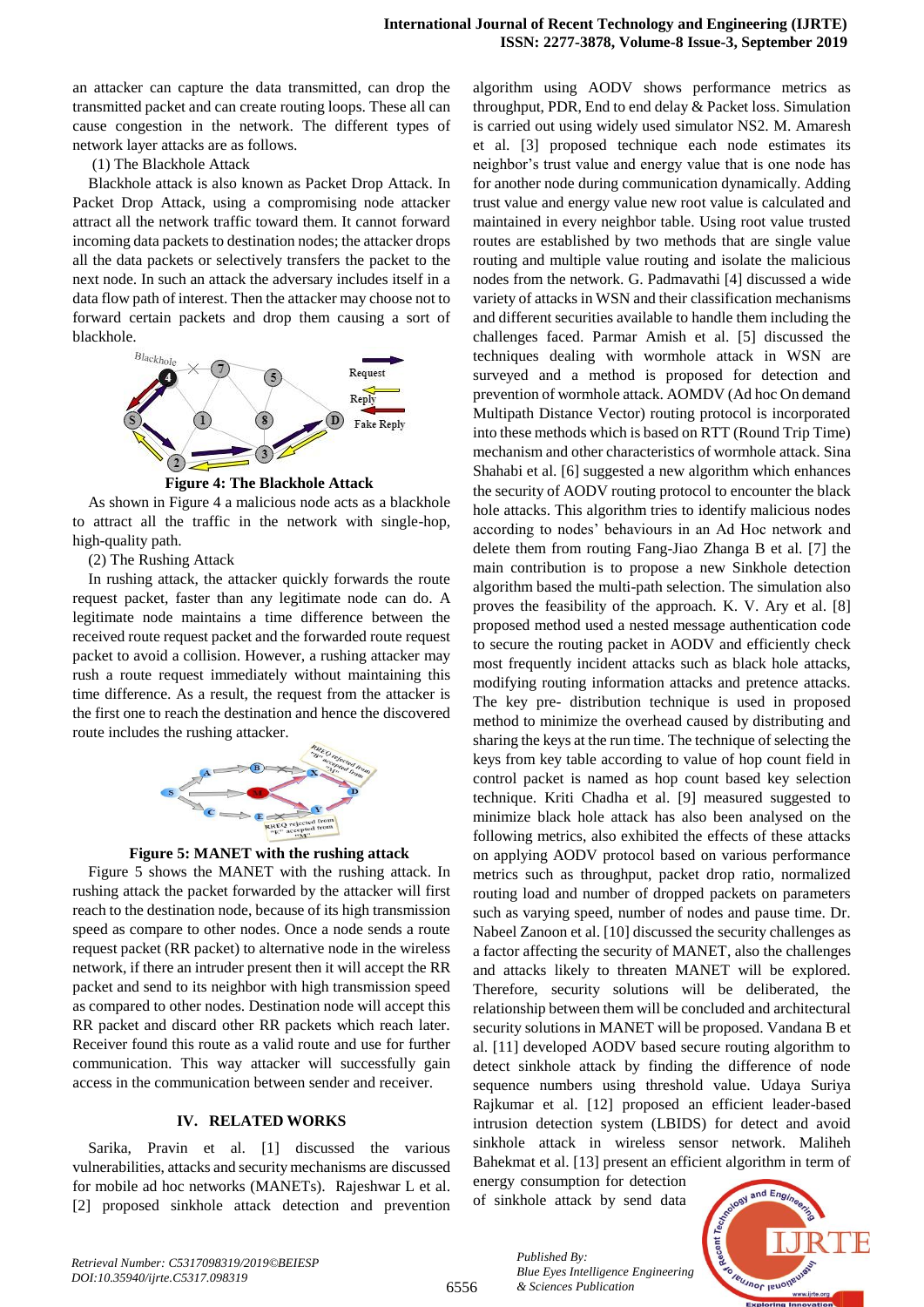packet to the BS in form of hop by hop routing. When the data packet arrives at the BS, some of its control fields are compared with same ones of the original control packet. If any changes have been made to these control field of the data packet, it shows that there is a malicious node. The performance of the proposed method has been evaluated and compared with that of Ngai's algorithm. D. Sheela et al. [14] proposed scheme is to defend against sinkhole attacks using mobile agents. Mobile agent is a program segment was developed using Aglet which is self-controlling. The significance feature of the proposed mechanism is that it does not need any encryption or decryption mechanism and more energy to detect the sinkhole attack. Tejinderdeep et al. [15] discussed security issues in WSNs also discussing a vulnerable sinkhole attack, its implementation and correction using a central trusted authority in algorithm design. Ahmad Salehi et al. [16] discussed the data consistency and network flow information to detect sinkhole attack. Murad A. Rassam et al. [17] proposed the design of sinkhole detection scheme for Mint route-based WSN. Also discussed the existing manual rules used for detection are investigated using different architecture. The initial experimental results with real WSN testbed show its ability in detecting sinkhole attacks for small size WSNs. Daniel Dallas et al. [18] developed an anomaly detection scheme that detects sinkhole attacks in a computationally efficient manner. Show that scheme can detect attacks with 96% accuracy and no false alarms using a single detection system in a simulated network. S. Sharmila et al. [19] presented message digest algorithm to detect sinkhole attack and provide trustable route, tested in MATLAB. A. Papadimitriou et al. [20] introduced two new cryptographic protocols of different complexity and strength in limiting network degradation caused by sinkhole attacks on tree-based routing topologies in Wireless Sensor Networks. F. Le Fessant et al. [21] proposed a single but very representative metric for describing this impact. Second, the novel design and evaluation of two simple and resilient topology-based reconfiguration protocols that broadcast cryptographic values. Omid Naderi et al. [22] presented an efficient algorithm to mitigate the effects of sinkhole attack and provide an entropy-based trust model. L. Coppolino et al. [23] presented an Intrusion Detection System (IDS), which can protect a CI from attacks directed to its WSN-based parts. W. R. Pires Junior et al. [24] provided a solution to discover any malicious nodes in wireless sensor networks using an autoregressive predictor based on past values obtained from the same nodes. Resmi R et al. [25] concentrated on the sinkhole attack against Mint Route and Multihop LQI protocol in Tiny OS. Various detection schemes are also discussed which can correctly locate sinkhole in the network.

## **V. THE PROPOSED ALGORITHM**

5.1 Methodology



## **Figure 6 Steps for Research Methodology for detection and prevention of rushing and blackhole attack**

The overall process of our proposed algorithm is discussed as follow:

Step 1: Source node broadcasting RREQ packet, when the data packet sends from source to destination node. Forward it to its neighboring nodes.

Step 2: Intermediate nodes check its route table to see if it has a valid route to the destination node. If a route exists, it simply forwards the packets to the next hop along the way to the destination.

Step 3: Intermediate node send the RREP packet to the source node.

Step 4: Calculate the threshold value by the source node, using the average of the acknowledgment packet.

Step 5: The addition of threshold value with RREQ packet sending time is called path value.

Step 6: Source node calculates the average time of path value.

Step 7: Source node selects the route whose path value is greater than the average time of the path value.

Step 8: If there is more than one path value is greater than the average time of path value, so source selects the path value which is closer to the average path value.

Step 9: Whose path value is less than the average time of the path value is considered as a malicious node.

Step 10: When any malicious is detected, the source node broadcasting an ALERT message to notifying all nodes in the network for obstructive the malicious nodes.

Step 11: The ALERT message comprises the malicious node ID, source address, and destination address.

Step 12: All normal nodes upon receiving the ALERT message, nodes will include the malicious node in their blacklist table.

Step 13: Source node deletes the destination entry process from the routing table and starts a new route discovery process by broadcasting a new request packet in the network. Step 14: Each node checks whether the request is from a malicious node or not, after receiving the request packet. If it is from the malicious node then it is dropped by the node otherwise it broadcasts the route request packet to find the path towards the destination node.

Step 15: After receiving the reply from the destination node, the source node sends data packets through a safe route.

In the existing proposed algorithm, authors have used protocol IDSAODV by some changes, which has resulted to earn new rules to identify the destructive nodes. The

motivation of our work is that in the existing method author secure only blackhole attack, we have secured both blackhole

*& Sciences Publication* 

*Published By:*



6557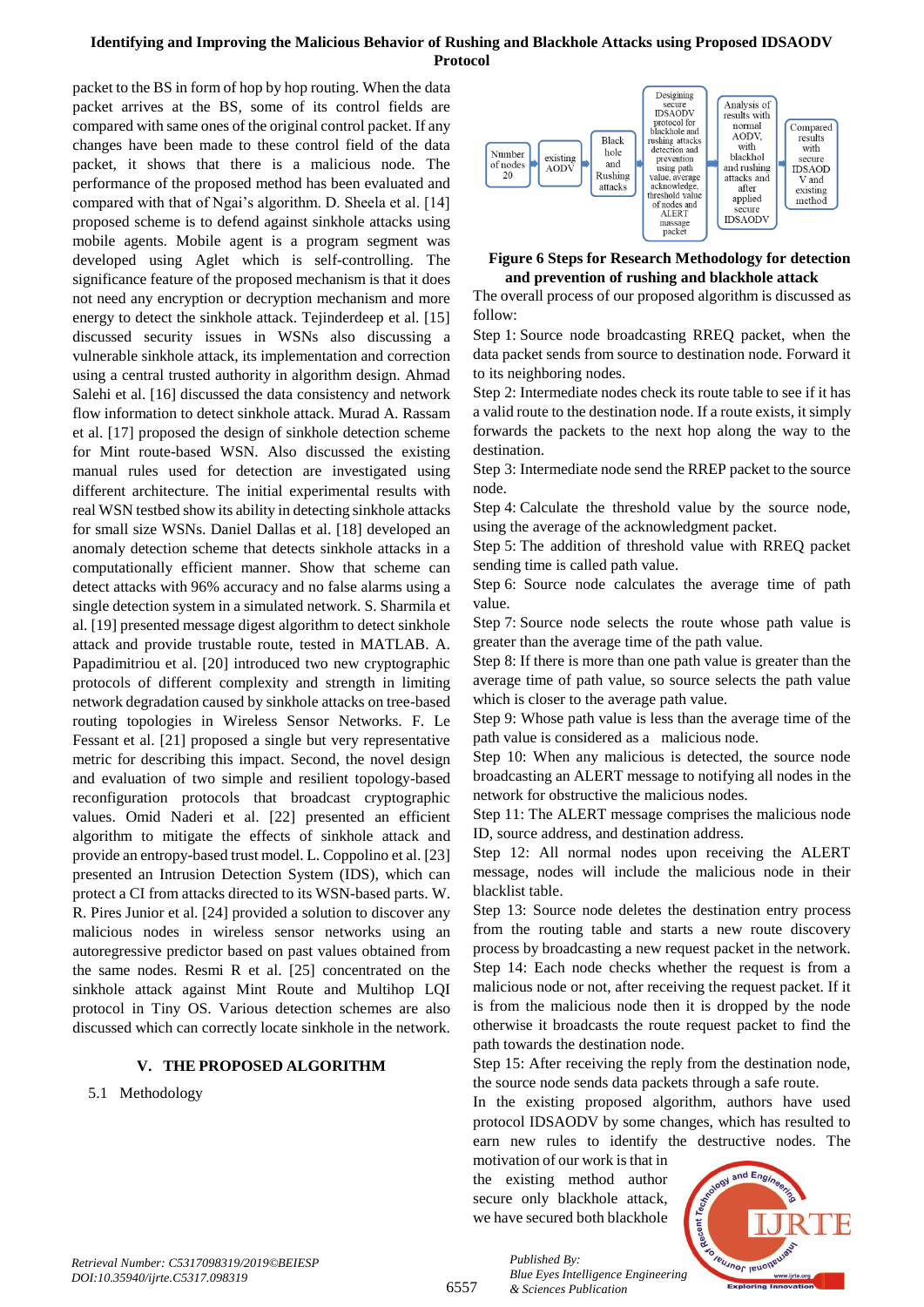and rushing attacks in the same situation of the network.

According to the existing approaches, IDSAODV proposed by author Sina shahabi et al. results are compared with our proposed IDSAODV for Rushing and Blackhole attack. We found better throughput, more PDR and less end to end delay compare to the existing proposed IDSAODV

- 6 Simulation Parameters
- To develop 20 nodes MANET network scenario.
- Simulation time 200s to 1000s with 512 packet size.
- Added blackhole attack and rushing attack in the network and analyzing the results.
- Applying our proposed IDSAODV on the network for prevention.

• Found better results compare to the existing IDSAODV proposed by author sina shahabi et. al [6].

7 Results and Discussions

7.1 Experimental Analysis, comparison, and discussion on packet delivery ratio

Table 2 shows the result of the packet delivery ratio of AODV protocol with existing IDSAODV for blackhole attack, proposed IDSAODV for rushing attack and proposed IDSAODV for blackhole attack. The PDR of the proposed IDSAODV in both the attack is increased compared to an existing IDSAODV. Using numbers of data from table 2, the packet delivery ratio graph is represented in figure 7.

| Simulation<br>Time | With<br>blackhole<br>attack<br><b>AODV</b> | With<br>rushing<br>attack<br><b>AODV</b> | <b>IDSAODV</b><br>(existing) | Rushing<br><b>IDSAODV</b><br>(Proposed) | <b>Blackhole</b><br><b>IDSAODV</b><br>(Proposed) | Rushing<br>Proposed<br><b>IDSAODV</b><br>compare<br>with<br>existing<br><b>IDSAODV</b> | Blackhole<br>Proposed<br><b>IDSAODV</b><br>compare<br>with<br>existing<br><b>IDSAODV</b> |
|--------------------|--------------------------------------------|------------------------------------------|------------------------------|-----------------------------------------|--------------------------------------------------|----------------------------------------------------------------------------------------|------------------------------------------------------------------------------------------|
|                    |                                            |                                          |                              |                                         |                                                  | (% )                                                                                   | (% )                                                                                     |
| 200                | 35.58                                      | 32.52                                    | 92.58                        | 99.94                                   | 95.15                                            | 7.95                                                                                   | 2.78                                                                                     |
| 400                | 37.81                                      | 31.38                                    | 87.05                        | 99.97                                   | 97.57                                            | 14.84                                                                                  | 12.09                                                                                    |
| 600                | 41.38                                      | 31                                       | 86.68                        | 99.98                                   | 98.39                                            | 15.34                                                                                  | 13.51                                                                                    |
| 800                | 38.58                                      | 30.81                                    | 86.85                        | 100                                     | 98.79                                            | 15.14                                                                                  | 13.75                                                                                    |
| 1000               | 35.13                                      | 30.7                                     | 86.83                        | 100                                     | 99.03                                            | 15.17                                                                                  | 14.05                                                                                    |
|                    |                                            |                                          |                              |                                         | Average:                                         | 13.69%<br>$\blacksquare$                                                               | 11.23%<br>$\lambda$ . The same state $\lambda$                                           |

**Table 2: Packet Delivery Ratio (PDR %)**







**Figure 8: Analysis and comparison of packet delivery ratio (%)**

Figure 7 shows packet delivery ratio percentage of all the three approaches (Existing IDSAODV for blackhole attack, proposed IDSAODV for rushing attack and proposed IDSAODV for blackhole attack) for varying simulation time. It is analyzed from the table 2 and the figure 7 and figures 8 that the PDR of proposed method for both the attack is improved to that of existing IDSAODV for less than 1000 sec with the stated simulation parameters. As the simulation time is increased, the performance of proposed IDSAODV for both the attack is improved in comparison to existing IDSAODV. The statistical analysis of PDR presents that, in case of rushing attack as the simulation time increased in the network, the proposed method improves the packet delivery ratio by on an average 13.69% compared to existing IDSAODV. In case of blackhole attack i.e. with compared to proposed IDSAODV, packet delivery ratio is increased by on an average 11.23% compare to existing IDSAODV. Figure 8 shows the relative percentage packet delivery ratio graph is better by 'Rushing Proposed IDSAODV compare with existing IDSAODV (%)' as compared to 'Blackhole Proposed IDSAODV compare with existing IDSAODV (%)' for the two mentioned techniques. So, we can conclude that blackhole attack is more saviour than rushing attack.

(increased)

(increased)

## **7.2 Experimental analysis, comparison, and discussion on average end to end delay**

Table 3 shows the result of an average end to end delay of AODV protocol with existing IDSAODV for blackhole attack, proposed IDSAODV for rushing attack and proposed IDSAODV for blackhole attack. The average end to end delay of the proposed IDSAODV for both the attacks is decreased compared to an existing IDSAODV. Using numbers of data from table 3, an average end to end delay graph is represented in figure 9.



*Retrieval Number: C5317098319/2019©BEIESP DOI:10.35940/ijrte.C5317.098319*

*Published By:*

*& Sciences Publication*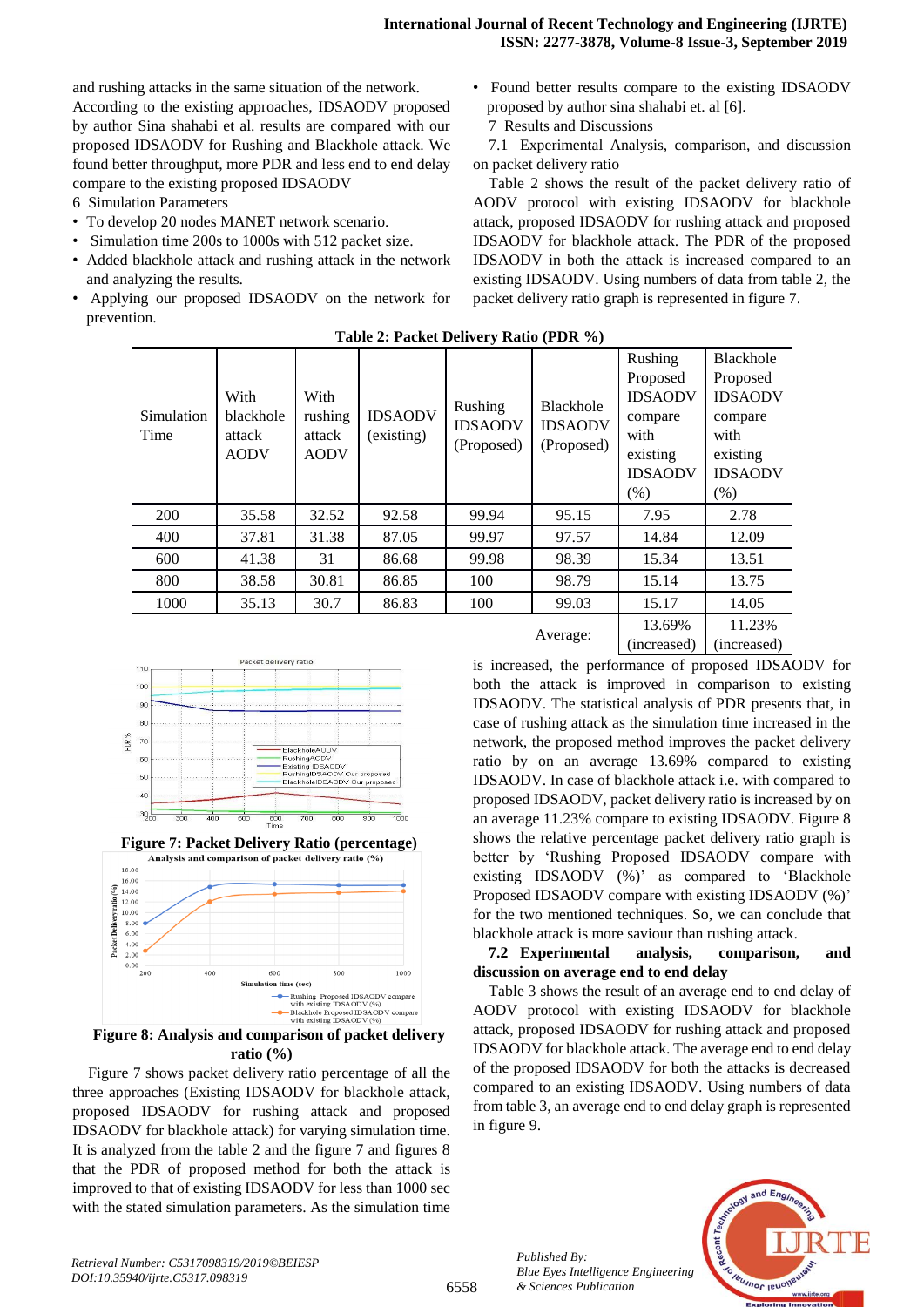| Table 5: End to End Delay (ms) |             |             |                |                |                |                |                |
|--------------------------------|-------------|-------------|----------------|----------------|----------------|----------------|----------------|
| Simula                         | With        | With        | <b>IDSAODV</b> | Rushing        | Blackhole      | <b>Rushing</b> | Blackhole      |
| tion                           | blackhole   | rushing     | (existing)     | <b>IDSAODV</b> | <b>IDSAODV</b> | Proposed       | Proposed       |
| Time                           | attack      | attack      |                | (Proposed)     | (Proposed)     | <b>IDSAODV</b> | <b>IDSAODV</b> |
|                                | <b>AODV</b> | <b>AODV</b> |                |                |                | compare        | compare        |
|                                |             |             |                |                |                | with existing  | With existing  |
|                                |             |             |                |                |                | <b>IDSAODV</b> | <b>IDSAODV</b> |
|                                |             |             |                |                |                | (% )           | (% )           |
|                                |             |             |                |                |                |                |                |
| 200                            | 2038        | 953.54      | 436            | 684            | 800            | 56.88          | 83.49          |
| 400                            | 4826        | 772.97      | 1431           | 554            | 1065           | 61.29          | 25.58          |
| 600                            | 7132        | 716.36      | 2216           | 513            | 804            | 76.85          | 63.72          |
| 800                            | 10167       | 688.38      | 2962           | 492            | 675            | 83.39          | 77.21          |
| 1000                           | 13585       | 671.88      | 3726           | 480            | 599            | 87.12          | 83.92          |
|                                |             |             |                |                |                | 73.10          | 66.78          |
|                                |             |             |                |                | Average:       | (1.1.1.1)      | (1.1)          |









**Figure 10: Analysis and comparison of End to End delay (%)**

Figure 9 shows average end to end delay (ms) of all the three approaches (Existing IDSAODV for blackhole attack, proposed IDSAODV for rushing attack and proposed IDSAODV for blackhole attack) for varying simulation time. It is analyzed from the table 3 and the figure 9 and figures 10 that the average end to end delay of the proposed method for both the attack is reduced to that of existing IDSAODV for less than 1000 sec with the stated simulation parameters. As the simulation time is increased, the performance of proposed IDSAODV for both the attack is improved in comparison to existing IDSAODV. The statistical analysis of average end to

**Table 4: Throughput (kbps)**

(decreased) (decreased) end delay present that, in case of rushing attack as the simulation time increased in the network, the proposed method reduced the average end to end delay by on an average 73.10% compared to existing IDSAODV. In case of blackhole attack i.e. with compared to proposed IDSAODV, average end to end delay is reduced by on an average 66.78% compare to existing IDSAODV. Figure 10 shows the relative percentage average end to end delay graph is better by 'Rushing Proposed IDSAODV compare with existing IDSAODV (%)' as compared to 'Blackhole Proposed IDSAODV compare with existing IDSAODV (%)' for the two mentioned techniques. So, we can conclude that blackhole attack is more saviour than rushing attack.

7.3 Experimental analysis, comparison, and discussion on throughput

Table 4 shows the result of throughput of AODV protocol with existing IDSAODV for blackhole attack, proposed IDSAODV for rushing attack and proposed IDSAODV for blackhole attack. The throughput of the proposed IDSAODV for both the attacks are near to existing IDSAODV results are decreased compared to an existing IDSAODV results. It is observed that due to the dynamic topology of the network and mobility of the node, throughput is reduced. But both the techniques performed well in case of PDR and average end to end delay. Using numbers of data from table 4, throughput (kbps) graph is represented in figure 11.



*Retrieval Number: C5317098319/2019©BEIESP DOI:10.35940/ijrte.C5317.098319*

*Published By:*

*& Sciences Publication*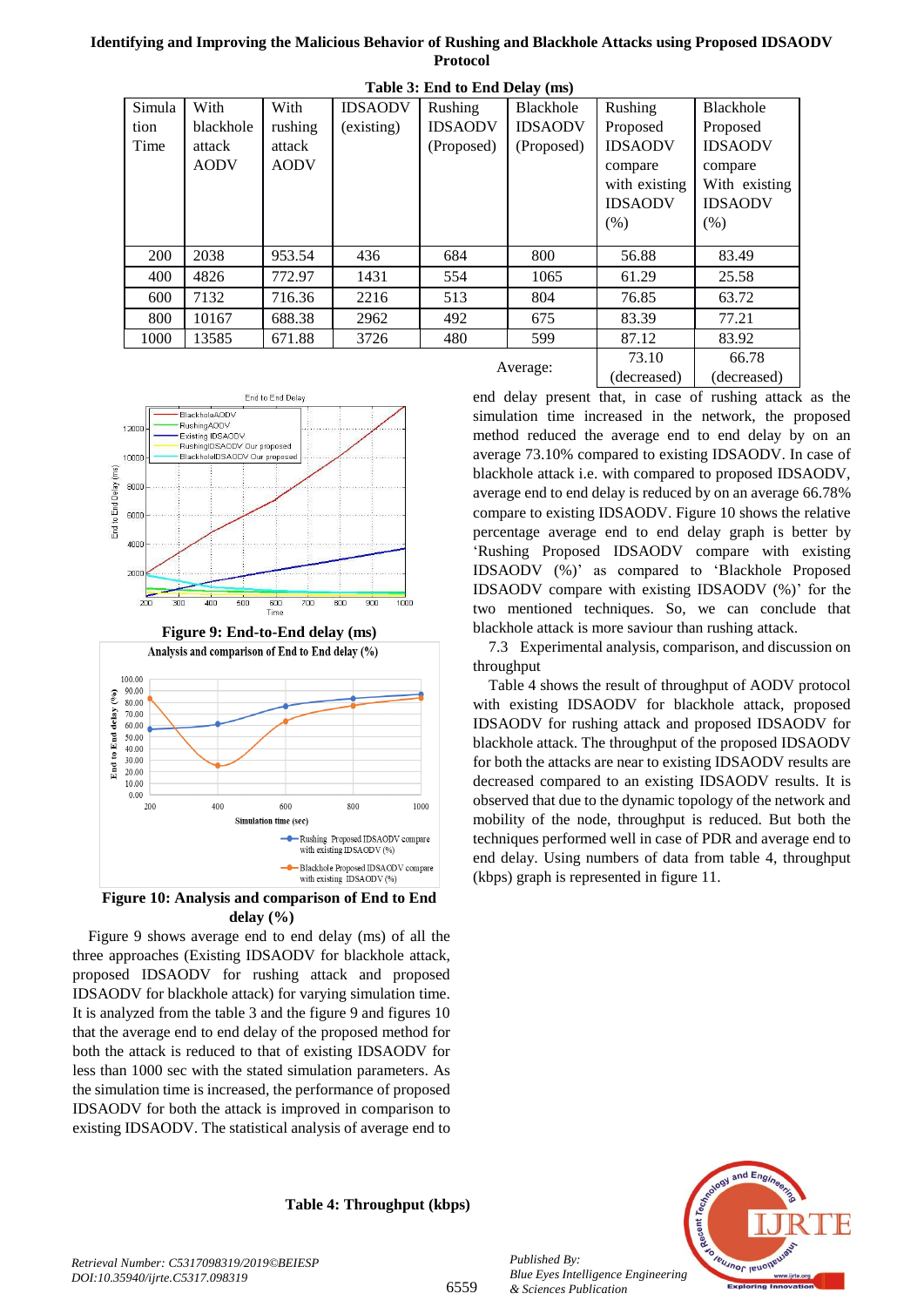**International Journal of Recent Technology and Engineering (IJRTE) ISSN: 2277-3878, Volume-8 Issue-3, September 2019**

| Simulati | With        | With        | <b>IDSAODV</b> | Rushing        | <b>Blackhole</b> | Rushing        | <b>Blackhole</b> |
|----------|-------------|-------------|----------------|----------------|------------------|----------------|------------------|
| on Time  | blackhole   | rushing     | (Existing)     | <b>IDSAODV</b> | <b>IDSAODV</b>   | Proposed       | Proposed         |
|          | attack      | attack      |                | (Proposed)     | (Proposed)       | <b>IDSAODV</b> | <b>IDSAODV</b>   |
|          | <b>AODV</b> | <b>AODV</b> |                |                |                  | compare        | compare          |
|          |             |             |                |                |                  | With           | with             |
|          |             |             |                |                |                  | existing       | existing         |
|          |             |             |                |                |                  | <b>IDSAODV</b> | <b>IDSAODV</b>   |
|          |             |             |                |                |                  | (% )           | $(\%)$           |
| 200      | 537.49      | 130.249     | 1431.64        | 1627.21        | 1141.07          | 13.66          | 29.88            |
| 400      | 1193.97     | 282.526     | 3542.17        | 3530.64        | 2306.12          | 0.33           | 34.68            |
| 600      | 2005.43     | 434.95      | 5583.17        | 5435.92        | 3464.94          | 2.64           | 36.26            |
| 800      | 2538.59     | 587.292     | 8531.23        | 7341.15        | 4622.87          | 13.95          | 37.03            |
| 1000     | 2998.78     | 739.817     | 11474.6        | 9247.71        | 5780.58          | 19.41          | 37.49            |
|          |             |             |                |                |                  | 10%            | 35%              |
|          |             |             |                |                | Average:         | (reduced)      | (reduced)        |



**Figure 11: Throughput (kbps)**



**Figure 12: Analysis and comparison of throughput (%)** Figure 11 shows throughput (kbps) of all the three approaches (Existing IDSAODV for blackhole attack, proposed IDSAODV for rushing attack and proposed IDSAODV for blackhole attack) for varying simulation time. It is analyzed from the table 4 and the figure 11 and figures 12 that the throughput of the proposed method for both the attack is close to or less that of existing IDSAODV for less than 1000 sec with the stated simulation parameters. As the simulation time is increased, the performance of proposed IDSAODV for both the attack is all most comparable in comparison to existing IDSAODV. The statistical analysis of throughput presents that, in case of rushing attack as the simulation time increased in the network, the proposed method reduced the throughput by on an average 10% compared to existing IDSAODV. In the case of blackhole attack i.e. with compared to proposed IDSAODV, throughput is reduced by on an average 35% compared to existing

**Table 5: Performance metrics of proposed IDSAODV algorithm for rushing and** 

IDSAODV.

Table 5 shows the analysis and comparison of proposed IDSAODV for rushing attack and proposed IDSAODV for blackhole attack with existing IDSAODV using 200-1000 simulation time. It is observed that due to dynamic topology of the network and mobility of the node, throughput is reduced in the case of proposed rushing IDSAODV and proposed blackhole IDSAODV by 10% and 35% respectively. But both the techniques performed well in case of PDR and average end to end delay. In proposed rushing IDSAODV and proposed blackhole, IDSAODV techniques PDR is increased by 13.69% and 11.23% and delay is reduced by 73.10% and 66.78% respectively.

*& Sciences Publication* 

*Published By:*



*Retrieval Number: C5317098319/2019©BEIESP DOI:10.35940/ijrte.C5317.098319*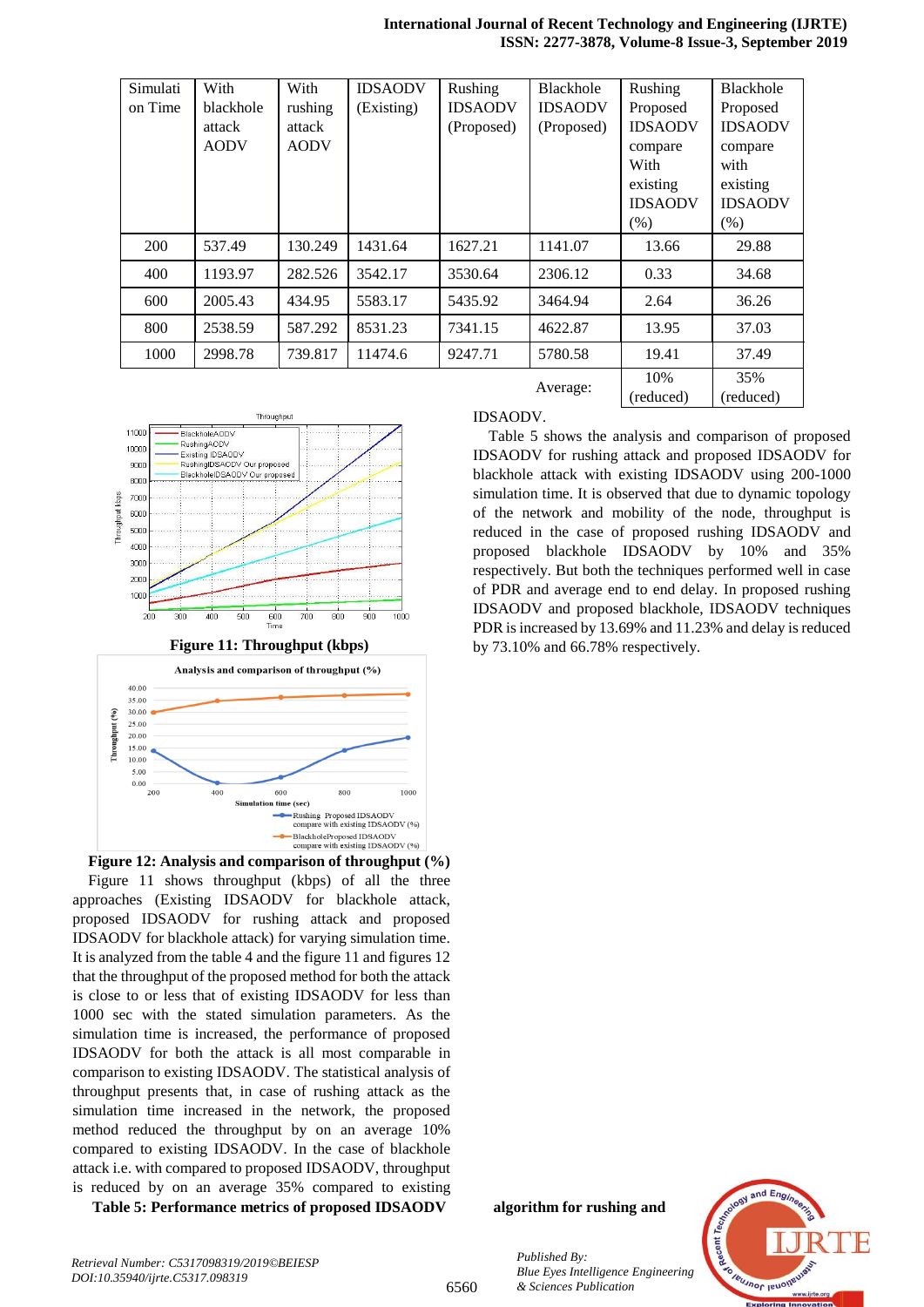| blackhole attacks                                                                                                                 |                                 |                                   |  |  |  |
|-----------------------------------------------------------------------------------------------------------------------------------|---------------------------------|-----------------------------------|--|--|--|
| Analysis and comparison of proposed IDSAODV for rushing attack and proposed IDSAODV for blackhole<br>attack with existing IDSAODV |                                 |                                   |  |  |  |
| 200-1000 simulation time                                                                                                          |                                 |                                   |  |  |  |
|                                                                                                                                   | <b>Rushing Proposed IDSAODV</b> | <b>Blackhole Proposed IDSAODV</b> |  |  |  |
|                                                                                                                                   | compare with existing IDSAODV   | compare with existing IDSAODV     |  |  |  |
| Performance metrics                                                                                                               | $(\%)$                          | $(\%)$                            |  |  |  |
| Packet Delivery Ratio (percentage)                                                                                                | 13.69% increased                | 11.23% increased                  |  |  |  |
| End to End Delay (ms)                                                                                                             | 73.10% decreased                | 66.78% decreased                  |  |  |  |
| Throughput (KBPS)                                                                                                                 | $10\%$ loss                     | 35% loss                          |  |  |  |

## **VI. CONCLUSION**

Mobile Ad Hoc Network is likely to be attacked by the blackhole and rushing attack. To solve this problem, we presented a threshold and path value-based detection approach to detect rushing attack. Using an ALERT message packet, we prevent the network from the rushing attack. We have modified the existing code of AODV protocol according to the rushing attack procedure and use the proposed IDSAODV protocol to remove a rushing attack node from the network. The throughput of the proposed IDSAODV is increased compared to the normal and attacking case. The packet loss rate of the network is decreased at IDSAODV compare to normal AODV and withattackAODV. So, we conclude that our propose IDSAODV protocol has minimum packet loss rate during the routing of the data packet in MANET with each number of nodes. The packet delivery rate of the network is increased at IDSAODV compare to normal AODV and withattackAODV. So, we conclude that our propose IDSAODV protocol has minimum packet loss rate during the routing of the data packet in MANET with each number of nodes. So, we conclude that our propose IDSAODV protocol has minimum routing load during the routing of the data packet in MANET with each number of nodes. The End-to-End Delay of the packets are decreased at IDSAODV compare to normal AODV and withattackAODV. So, we conclude that our propose IDSAODV protocol has minimum packet loss rate during the routing of the data packet in MANET with each number of nodes. So, using IDSAODV we increase the performance of the network. the comparison of some different parameters like numbers of send packets, receiving packets, routing packets, PDF, NRL, End-to-End Delay and numbers of packets dropped. AODV protocol in normal case that is normal AODV, attacking case that is withattackAODV and after applying detection and prevention algorithm that is IDSAODV. Here we have seen that overall performance of the proposed IDSAODV is batter compared to the normal and attacking case. Based on the simulation results obtained, we can conclude that the experimental results show that our generated propose IDSAODV methods have a relatively high detection and prevention accuracy rate. In existing work author applied only blackhole attack. After applying our proposed secure IDSAODV with attacking case and compare the result with existing IDSAODV by Sina Shahabi et al. [6]. We found better results compare to existing IDSAODV.

## **REFERENCES**

- 1. Sarika, Pravin, Vijayakumar and Selvamani, "Security Issues in Mobile Ad Hoc Networks", Elsevier, Procedia Computer Science, 2016, pp. 329 – 335
- 2. Rajeshwar L. Balla and Venugopal Kotoju, "Sinkhole Attack detection and prevention in MANET & Improving the performance of AODV Protocol", An international journal of advanced computer technology, July-2016, Volume-II, Issue-VII, pp. 210-214
- 3. M. Amaresh, G. Usha, "Efficient Malicious Detection for AODV in Mobile Ad-hoc Network", IEEE, International Conference on Recent Trends in Information Technology, 2013, pp. 263-269
- 4. G. Padmavathi and Shanmugapriya, "A Survey of Attacks, Security Mechanisms and Challenges in Wireless Sensor Networks", International Journal of Computer Science and Information Security, Vol. 4, No. 1 & 2, 2009
- 5. Parmar Amish and V. B. Vaghela, "Detection and Prevention of Wormhole Attack in Wireless Sensor Network using AOMDV protocol", Elsevier Procedia Computer Science 2016, pp. 700 – 707
- 6. Sina Shahabi, Mahdieh Ghazvini and Mehdi Bakhtiarian, "A modified algorithm to improve security and performance of AODV protocol against black hole attack", Wireless Network, Springer, 2015, pp. DOI 10.1007/s11276-015-1032-y
- 7. Fang-Jiao Zhanga, Li-Dong Zhaia, Jin-Cui Yang and Xiang Cui. "Sinkhole attack detection based on redundancy mechanism in wireless sensor networks", Elsevier, Procedia Computer Science, 2014, pp. 711 – 720
- 8. K. V. Ary and Shyam Singh Rajput, "Securing AODV Routing Protocol in MANET using NMAC with HBKS Technique", IEEE, International Conference on Signal Processing and Integrated Networks, 2014, pp. 281-285
- 9. Kriti Chadha and Dr. Sushma Jain, "Impact of Black Hole and Gray Hole Attack in AODV Protocol", IEEE, International Conference on Recent Advances and Innovations in Engineering, 2014
- 10. Dr. Nabeel Zanoon, Dr. Nashat Albdour et al., "Security challenges as a factor affecting the security of manet: attacks and security solutions", International Journal of Network Security & Its Applications (IJNSA) Vol.7, No.3, May 2015
- 11. Vandana B. Salve, Leena Ragha et al., "AODV Based Secure Routing Algorithm against Sinkhole Attack in Wirelesses Sensor Networks", IEEE-2015, 978-1-4799-6085-9/15
- 12. Udaya Suriya Rajkumar, D and Rajamani Vayanaperumal, "A Leader Based Monitoring Approach for Sinkhole Attack in Wireless Sensor Network", Journal of Computer Science 9 (9):1106-1116, 2013, pp 1106-1116. ISSN: 1549-3636
- 13. Maliheh Bahekmat, et al, "A novel algorithm for detecting Sinhole attacks in WSNs", International Journal of Computer Theory and Engineering, Vol. 4, No. 3, June 2012, pp 418-421
- 14. D. Sheela, et al, "A non-Cryptographic method of Sink hole attack Detection in Wireless Sensor Networks", IEEE-International Conference on Recent Trends in Information Technology, June 3-52011, pp 527-532
- 15. Tejinderdeep Singh and Harpreet Kaur Arora, "Detection and Correction of Sinkhole Attack with Novel Method in WSN Using NS2 Tool", International Journal of Advanced Computer Science and Applications, Vol. 4, No. 2, 2013, pp 32-35
- 16. Ahmad Salehi S., et al., "Detection of Sinkhole Attack in Wireless Sensor Networks", Proceeding of the 2013 IEEE International Conference on Space Science and Communication (Icon Space)",



*Retrieval Number: C5317098319/2019©BEIESP DOI:10.35940/ijrte.C5317.098319*

6561

*Published By: Blue Eyes Intelligence Engineering & Sciences Publication* 

1-3 July 2013, pp 361-365